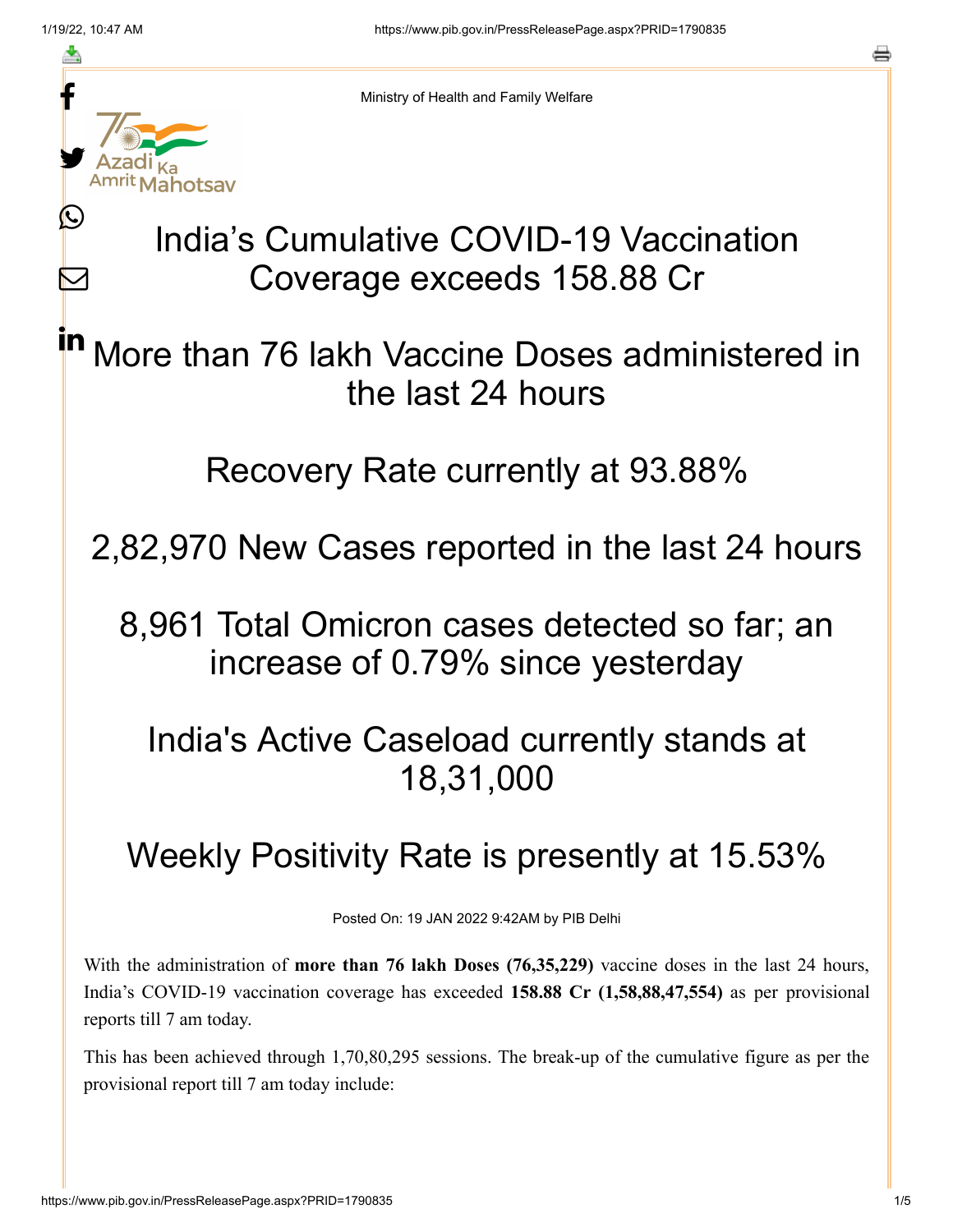| f                      | <b>Cumulative Vaccine Dose Coverage</b> |                |
|------------------------|-----------------------------------------|----------------|
| $\rm HCWs$             | 1 <sup>st</sup> Dose                    | 1,03,90,731    |
|                        | $2nd$ Dose                              | 97,91,120      |
| C                      | <b>Precaution Dose</b>                  | 21,52,696      |
| <b>FLWs</b><br>in      | 1 <sup>st</sup> Dose                    | 1,83,89,470    |
|                        | $2nd$ Dose                              | 1,70,79,980    |
|                        | Precaution Dose                         | 18,65,300      |
| Age Group 15-18 years  | 1 <sup>st</sup> Dose                    | 3,73,04,693    |
| Age Group 18-44 years  | 1 <sup>st</sup> Dose                    | 52,85,80,975   |
|                        | $2nd$ Dose                              | 37,54,53,651   |
| Age Group 45-59 years  | 1 <sup>st</sup> Dose                    | 19,81,36,987   |
|                        | $2nd$ Dose                              | 16,28,20,687   |
| Over 60 years          | 1 <sup>st</sup> Dose                    | 12,34,42,617   |
|                        | $2nd$ Dose                              | 10,17,90,380   |
|                        | <b>Precaution Dose</b>                  | 16,48,267      |
| <b>Precaution Dose</b> |                                         | 56,66,263      |
| Total                  |                                         | 1,58,88,47,554 |

**1,88,157** patients have recovered in the last 24 hours and the cumulative tally of recovered patients (since the beginning of the pandemic) is now at **3,55,83,039.**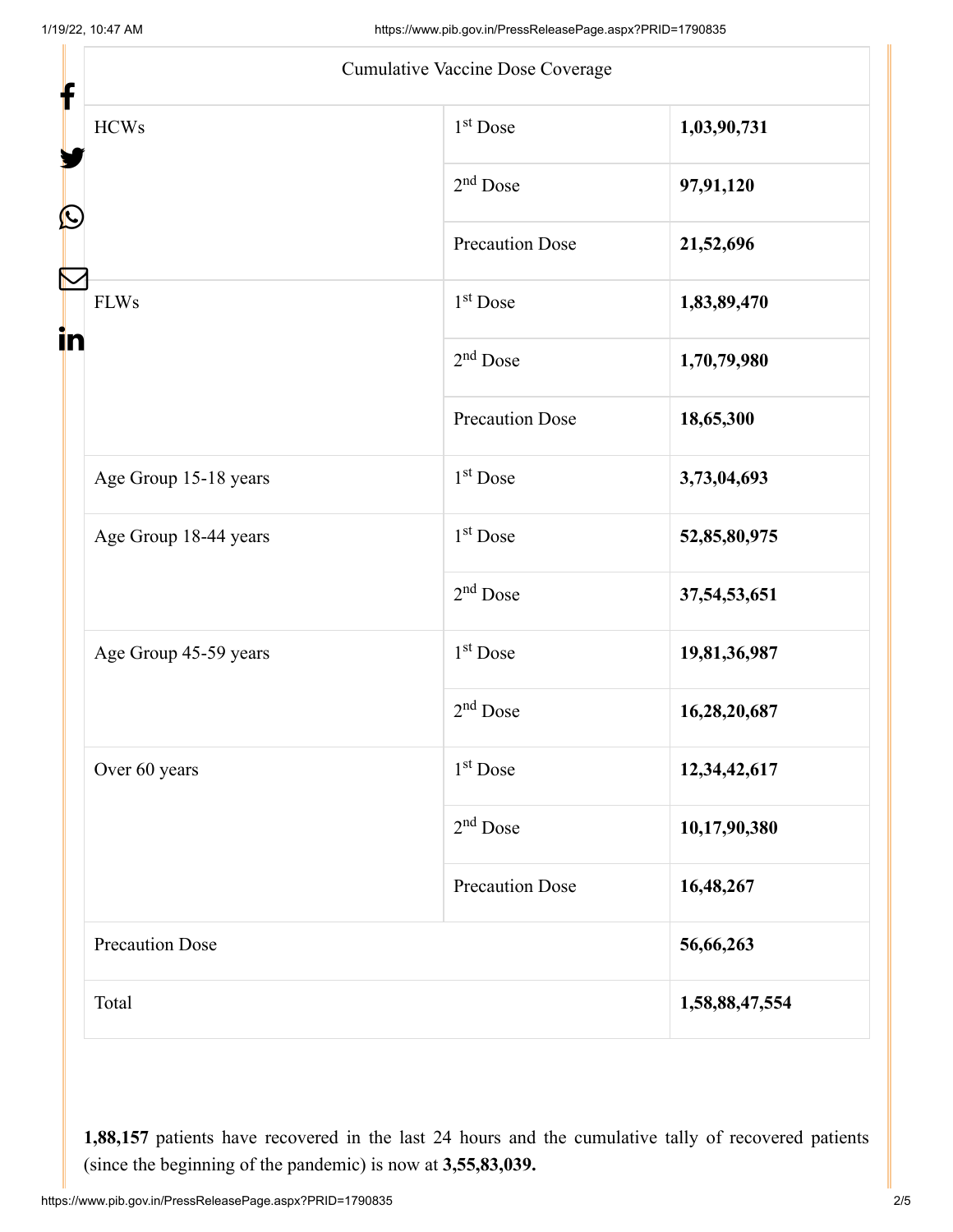Consequently, India's recovery rate stands at **93.88%.**



**2,82,970 new cases** were reported in the last 24 hours.



India's Active Caseload is presently at **18,31,000.** Active cases constitute **4.83%** of the country's total Positive Cases**.**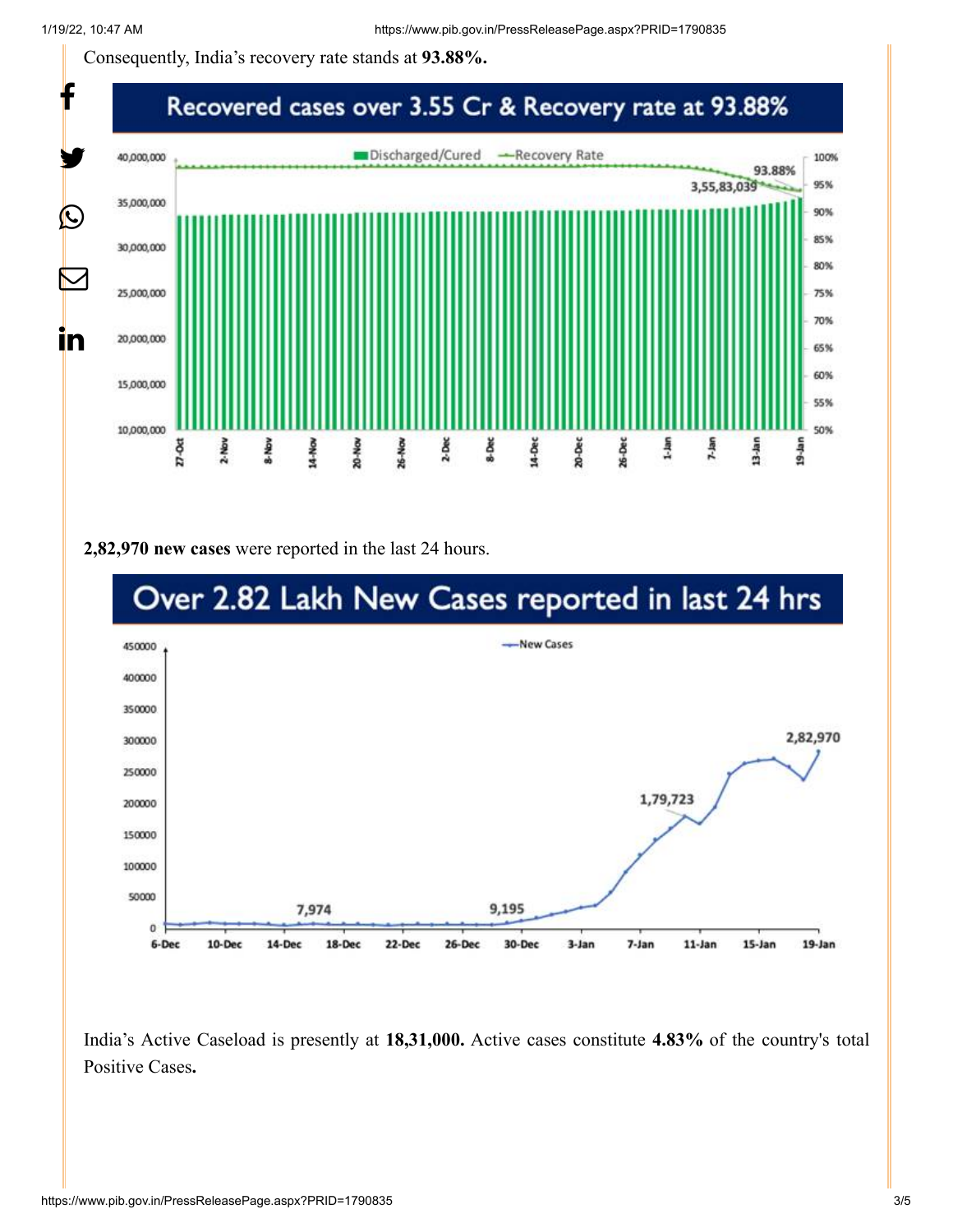



The testing capacity across the country continues to be expanded. The last 24 hours saw a total of **18,69,642** tests being conducted. India has so far conducted over **70.74 Cr (70,74,21,650**) cumulative tests.

While testing capacity has been enhanced across the country, **Weekly Positivity Rate** in the country currently **stands at 15.53%** and the **Daily Positivity rate also reported to be 15.13%.**